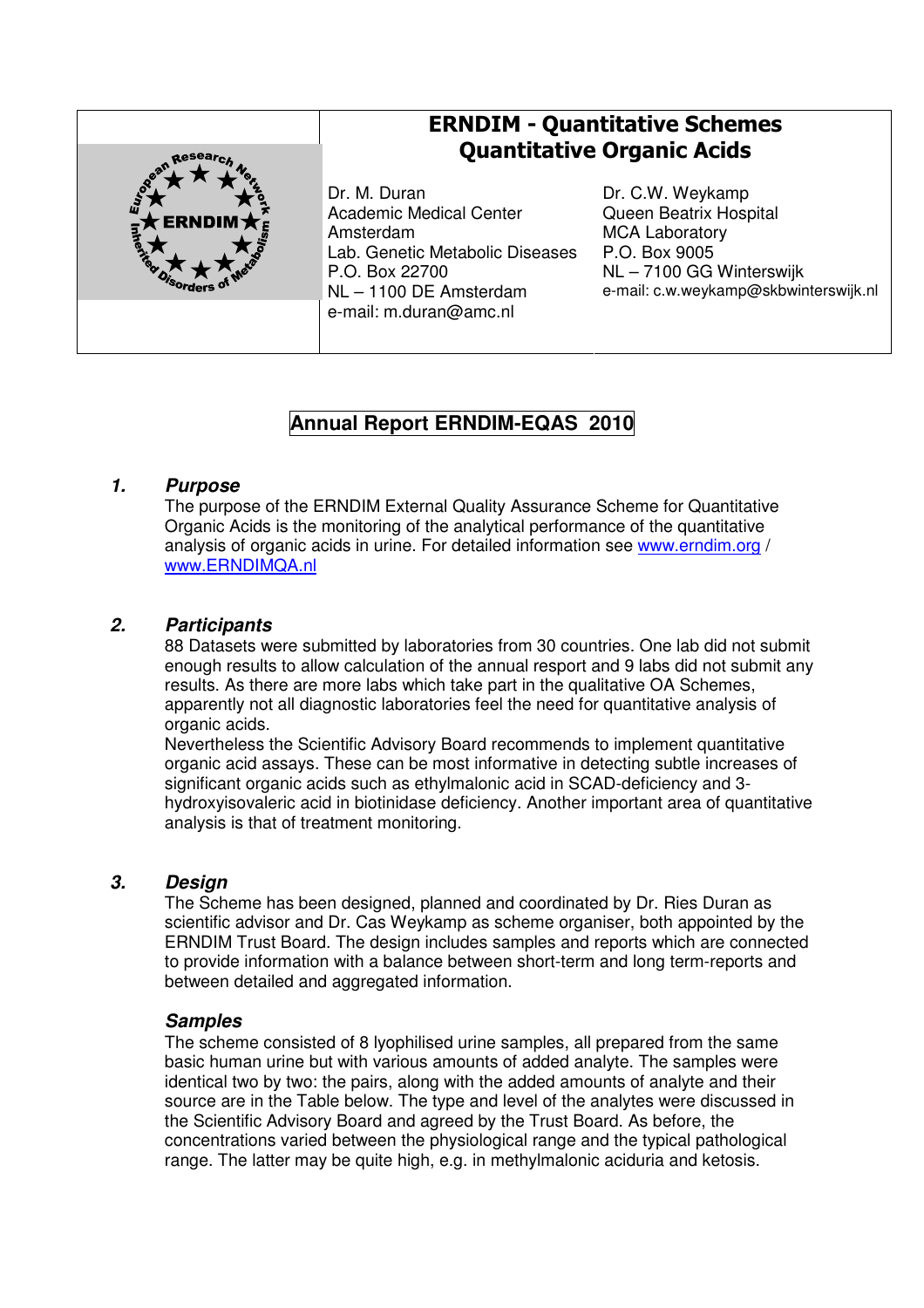| Analyte           | <b>Source</b>       | <b>Added to</b><br>Pair<br>149 - 145 | <b>Added to</b><br>Pair<br>150-153 | <b>Added to</b><br>Pair<br>151 - 155 | <b>Added to</b><br>Pair<br>152 - 156 |
|-------------------|---------------------|--------------------------------------|------------------------------------|--------------------------------------|--------------------------------------|
| D-2-OH-glutarate  | Sigma H8378         | 0                                    | 94                                 | 188                                  | 470                                  |
| 3-Methylglutarate | Sigma M1512         | $\mathbf 0$                          | 43                                 | 86                                   | 143                                  |
| 3-OH-Butyrate     | Aldrich 29,836-0    | $\mathbf 0$                          | 4966                               | 299                                  | 148                                  |
| 3-OH-Isovalerate  | <b>Brunet</b>       | $\mathbf 0$                          | 84                                 | 168                                  | 419                                  |
| 4-OH-Butyrate     | Sigma H3635         | $\mathbf 0$                          | 81                                 | 403                                  | 40                                   |
| Adipate           | Sigma A5252         | $\mathbf 0$                          | 808                                | 49                                   | 24                                   |
| D,L-Glycerate     | Sigma G7274         | $\mathbf 0$                          | 1627                               | 245                                  | 488                                  |
| Ethylmalonate     | Sigma E8758         | $\mathbf 0$                          | 58                                 | 291                                  | 29                                   |
| Fumarate          | Sigma F2752         | 0                                    | 183                                | 28                                   | 55                                   |
| Glutarate         | Sigma G4126         | $\mathbf 0$                          | 298                                | 45                                   | 89                                   |
| Glycolate         | Sigma G8284         | $\mathbf 0$                          | 98                                 | 196                                  | 489                                  |
| Hexanoylglycine   | <b>Ten Brink</b>    | $\mathbf{0}$                         | 22                                 | 43                                   | 72                                   |
| 2-Ketoglutarate   | Sigma K2000         | $\mathbf 0$                          | 242                                | 1210                                 | 121                                  |
| Methylmalonate    | Sigma M5,405.8      | $\mathbf 0$                          | 995                                | 4966                                 | 496                                  |
| Mevalonate        | Sigma M4667         | $\mathbf{0}$                         | 165                                | 331                                  | 826                                  |
| N-acetylaspartate | Sigma A5625         | $\mathbf 0$                          | 12998                              | 782                                  | 388                                  |
| Pyroglutamate     | Aldrich 83160       | $\mathbf 0$                          | 10098                              | 607                                  | 302                                  |
| Sebacate          | Sigma S2625         | $\mathbf 0$                          | 808                                | 49                                   | 24                                   |
| Suberate          | <b>Sigma S 5200</b> | 0                                    | 806                                | 48                                   | 24                                   |
| Tiglylglycine     | <b>Ten Brink</b>    | 0                                    | 53                                 | 106                                  | 264                                  |

Pairs, added amounts (in micromol/L) of organic acids and their source

#### **Reports**

All data-transfer, the submission of data as well as request and viewing of reports proceeded via the interactive website www.erndimqa.nl which can also be reached through the ERNDIM website (www.erndim.org).

The website supplies short-term and long-term reports. Short-term reports are associated with the eight individual specimens, for which a specific deadline has previously been established for each . Two weeks after the respective deadlines participants can request their reports and thus can update the information on their analytical performance. Although technically not required, a delay time of 14 days has been arbitrarily chosen to enable the scientific advisor to inspect the results and add his comment to the report. In contrast to the rapidly available short-term reports the annual long-term report is based on the designed connection between samples – as described above - which enables to report a range of analytical parameters (accuracy, precision, linearity, recovery and inter-laboratory dispersion) once an annual cycle has been completed.

Another characteristic of the website is the variety of result presentations which allows laboratories to make an individual choice for detailed and/or aggregated reports. The most detailed report which can be requested from the website is the "Analyte in Detail" which shows results of a specific analyte in a specific sample (136 such Analyte-in-Detail-reports could be consulted in the 2010 cycle). A more condensed report is the "Cycle Review" which summarizes the performance of all analytes in a specific sample (8 such Cycle-Review-Reports were available in 2010). The highest degree of aggregation is the Annual Report which summarizes the performance of all analytes of all 8 samples. Depending on the information one wants to obtain one can choose to have a glance at only the annual report (e.g. laboratory managers) or study all 136 detailed reports (person in charge of the workplace, technicians).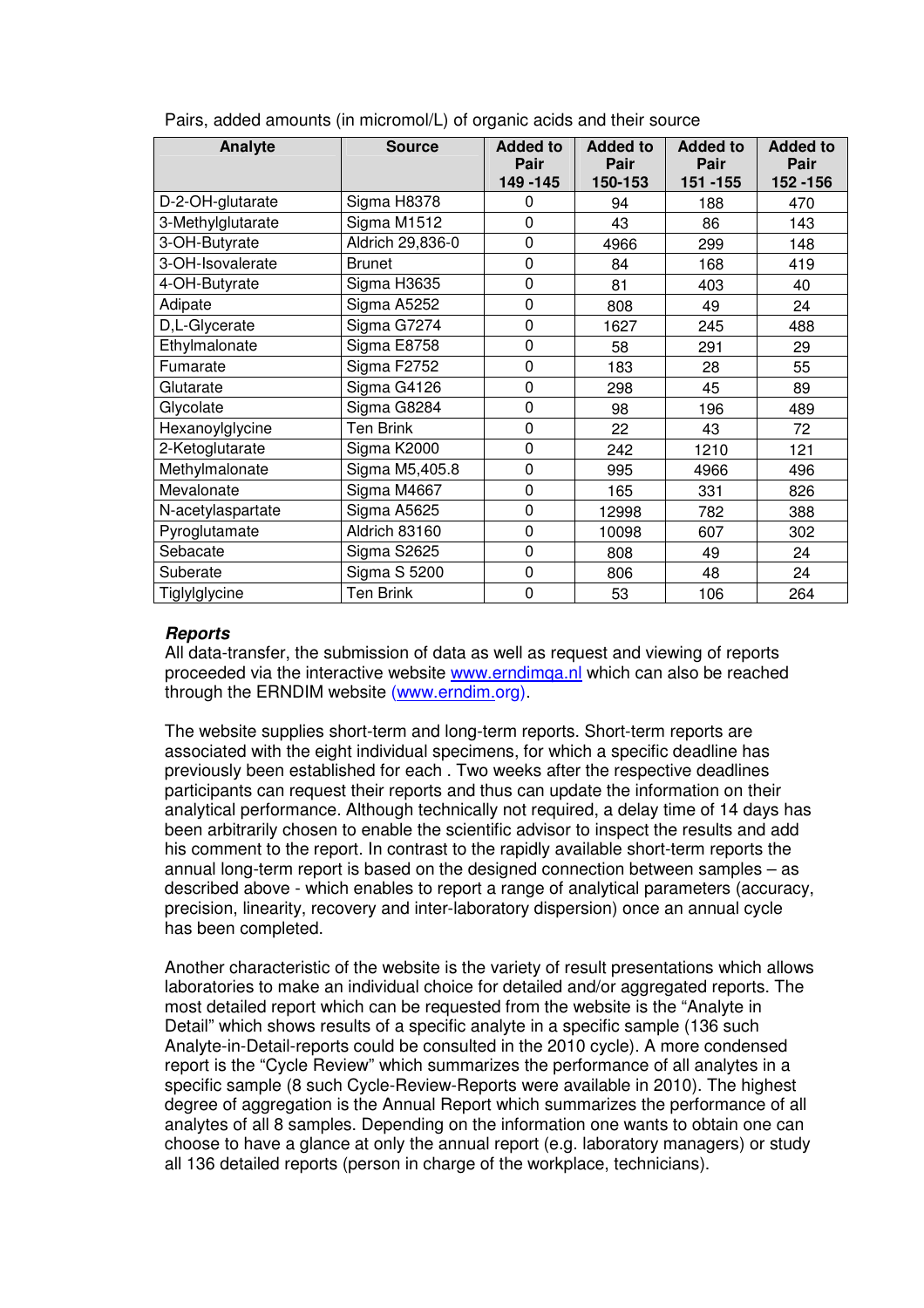#### **4. Discussion of Results in the Annual Report 2010**

Subsequently we present accuracy, recovery, precision, linearity, interlab CV and cross sectional relations. It may be helpful to print your results of the annual report from the Interactive Website before reading the following comments and keep in mind that we only discuss the results of all labs in general: it is up to you to inspect and interpret the specific results of your laboratory and - where needed – to investigate the cause of unsatisfactory results and to correct the procedure. Whenever serious problems are encountered, contact may be made with your National Representative or eventually with the Scientific Advisor.

#### **4.1 Accuracy**

A first approach to describe accuracy is to compare the mean outcome in the eight samples in your lab with the mean in all labs. This is shown in the column "Your Lab" and "All labs" under the heading "Accuracy". It can be seen that the mean of all labs for 2-OH Glutaric Acid is 187.

#### **4.2 Recovery**

A second approach to describe accuracy is the percentage recovery of added analyte. In this approach it is assumed that the recovery of the weighed quantities is the target value. The correlation between weighed quantities as added to the samples (on the x-axis) and the measured quantities (on the y-axis) have been calculated. The slope of the correlation multiplied with 100% is the recovery of the added amounts. The column "Recovery" shows your recovery in the respective organic acids in comparison to the median recovery of all laboratories. The median recovery ranges from 62% (4-OH-butyric acid) to 103% (Ethylmalonic acid). The low recovery of 4-OHbutyric acid is possibly due to lactone formation, either during the production of the samples or during the extraction / derivatisation. Also 2-OH-glutaric acid and mevalonic acid are prone to lactone formation which should always be kept in mind when interpreting the recovery data. Conclusions from aggregated data are generalisations which should render the participants to the QC-programs (and even more the end- users of the data) cautious about utilizing data from other labs without asking about proof of reliability. The difficulties we face are certainly a challenge for developing improved methods.

#### **4.2.1 Precision**

Reproducibility is an important parameter for quality in the laboratory. The CV is calculated from the pairs of the scheme which can be regarded as duplicates (Intra Laboratory CV as indicator of reproducibility). Since there are only four pairs, the calculated precision can only give an indication about the reproducibility of the individual laboratory. It allows, however, comparison total group of the individual performance with that of the participants. The results in comparison to the median of all labs is shown in the column "Precision" of the Annual Report. Precision ranges from 3.2 % for creatinine to a poor 34.2% for Pyroglutamic acid with an overall intralab CV of 18.9%.

In general the best precision was observed for the simple dicarboxylic acids such as ethylmalonate and glutarate; lower scores of the hydroxyacids may have been the consequence of non-optimal extraction efficacies. Rigorous standardization of the extraction parameters, i.e. pH of the sample and exact volume of extraction solvent may be a way to improve this aspect of performance.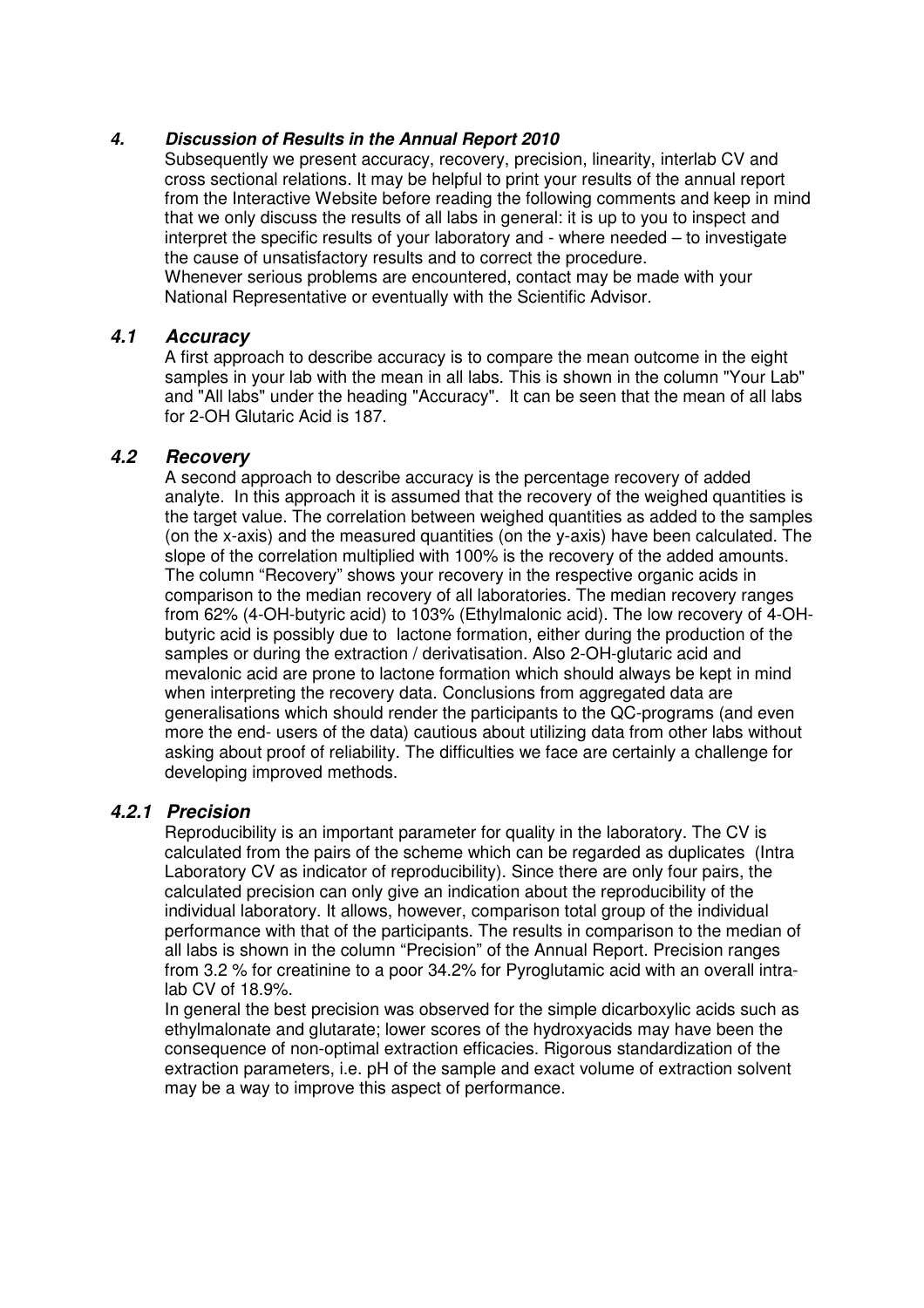#### **4.2.2 Linearity**

Linearity over the whole relevant analytical range is another important parameter for analytical quality. The regression has been calculated taking the final measured concentration of the addition as independent (x) variable and the measured concentrations as the dependent  $(=y)$ . The regression coefficient r of the individual and the median of all labs are shown in the columns "Linearity"of the annual report. It can be seen that the coefficients of regression range from 0.955 for hexanoylglycine to 0.997 for suberic acid.

## **4.2.3 Interlab CV**

For comparison of outcome for one patient in different hospitals and for use of shared reference values it is relevant to have a high degree of harmonization between results of various laboratories. Part of the scheme design is to monitor this by calculating the Interlaboratory CV. This, along with the number of laboratories who submitted results, is shown in the column "Data All labs" in the Annual report. It can be seen that most laboratories submitted results for methylmalonic acid (88) whereas only 52 participated for tiglylglycine. The Inter-lab CV ranges from 6.12 % for creatinine to 89.4% for 4-OH Butyric acid.

#### **4.2.4 Cross Sectional Relations**

The various parameters as described above often have an interrelation: often more than one parameter directs towards good or bad analytical control. This pattern is not clearly seen in the organic acids scheme.

## **4.3 Your performance: red and green flags**

After some years of discussion and planning a system to judge performance of individual laboratories has been implemented. In the annual report of an individual laboratory red flags indicate poor performance for accuracy, precision, linearity and recovery. Organic acids with satisfactory performance for at least three of the four parameters (thus no or only one red flag or no result) are marked in green. Thus a green mark indicates satisfactory performance for analysis of that particular organic acid while a grey mark together with two or more red flags indicates that your laboratory has failed to attain satisfactory performance for this analyte. Criteria for red flags can be found in the general information on the website (general information; interactive website, explanation annual report).

#### **4.4 Poor Performance Policy**

A wide dispersion in the overall performance of individual laboratories is evident. Table 2 shows the percentage of red flags observed. 28% of the laboratories have no red flag at all and thus have attained excellent overall performance. In contrast, at the other extreme there are also 6% of laboratories with more than 25% red flags. Following intensive discussion within the ERNDIM board and Scientific Advisory Board (SAB) and taking into account feedback from participants we have been able to agree on a harmonised scoring system for the various branches of the quantitative schemes as described in our Newsletter of Spring 2009. In parallel to this the SAB has agreed levels of adequate performance for all the schemes and these will be reevaluated annually. The scoring systems have been carefully evaluated by members of the SAB and have been applied to assess performance in our schemes from 2007 onwards. The ERNDIM Board has decided that the Scientific Advisor will judge the performance of the individual laboratories based on these levels of satisfactory performance and issue a letter of failure with advice to achieve satisfactory